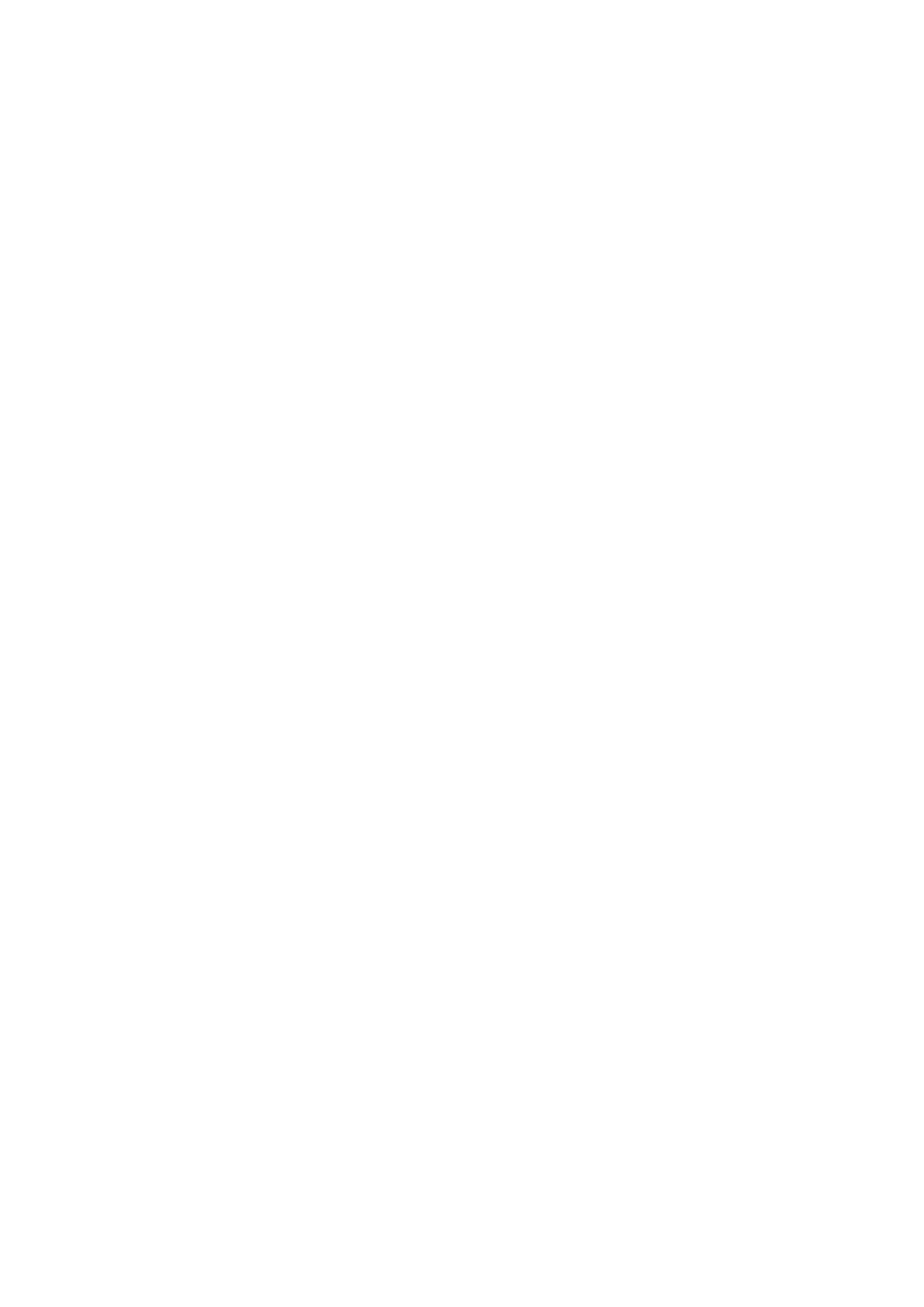## **ELECTROTECHNOLOGY**

**Attempt SIX questions only.**

**All questions carry equal marks.**

**Marks for each part question are shown in brackets.**

- 1. In the network shown in Fig Q1 the meter indicates 2 mA in the direction shown. Determine EACH of the following:
	- (a) the resistance of the meter;

(8)

(8)

(b) the reading on the meter if the 1.5 kΩ and the 2 kΩ resistors are interchanged.



Fig Q1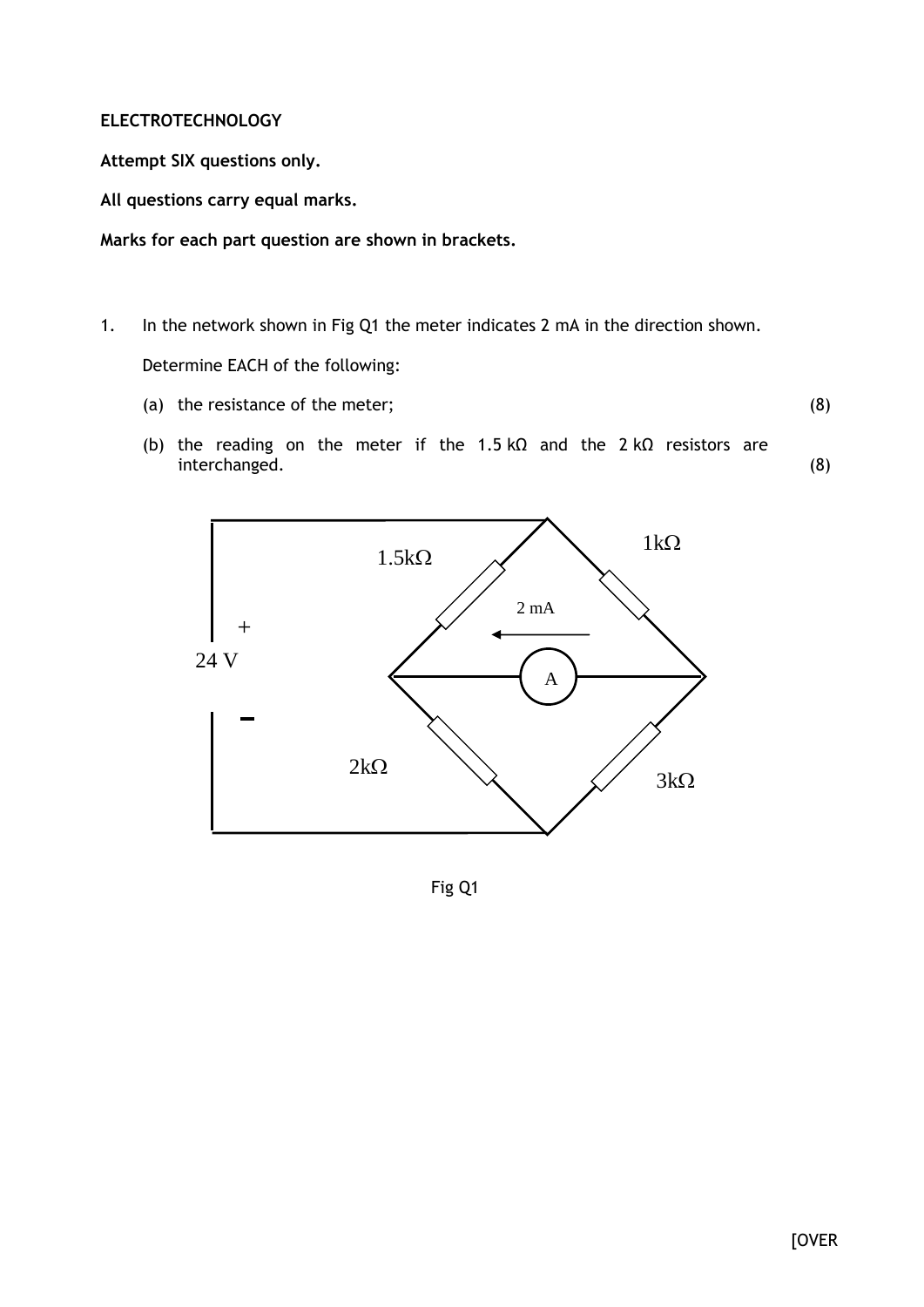2. A non-linear resistor whose characteristic is given by:

I = 0.1  $V^2$  where 'I' is the current in mA and 'V' is the voltage in volts

is connected in series with a 680  $\Omega$  resistor to a 16 V d.c. supply.

Determine EACH of the following:

|     | (a) the voltage across each element;                                                                        | (6) |
|-----|-------------------------------------------------------------------------------------------------------------|-----|
| (b) | the circuit current;                                                                                        | (4) |
| (C) | the value to which the linear resistance must be changed to give equal<br>voltages across the two elements; | (4) |
| (d) | the circuit current for the condition in $Q2(c)$ .                                                          |     |

3. In the two-stage voltage amplifier shown in Fig Q3 both the npn and pnp transistors have high current gains. Transistor  $T_1$  has a base-emitter volt drop of 0.7 V and transistor  $T_2$  has a base-emitter volt drop of 0.3 V.

Calculate EACH of the following:

(a) the voltage between collector and emitter for each transistor; (12)

(4)

(b) the power dissipated in each transistor.



Fig Q3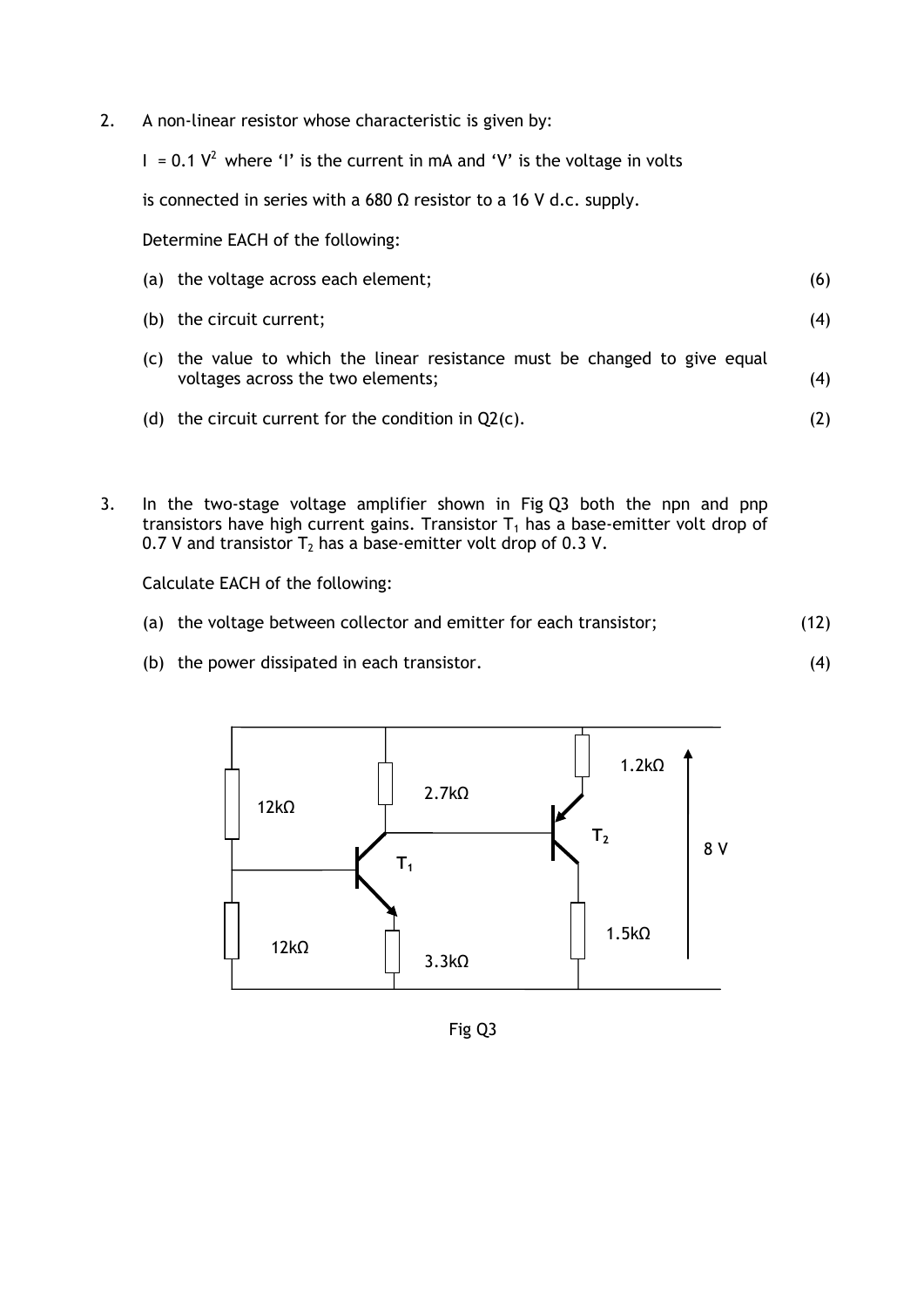4. A 220 Ω resistor is connected in series with a coil of resistance *R* and inductance *L* across a 240 V, 50 Hz supply.

The p.d. across the 220  $\Omega$  resistance is 110 V and across the coil is 200 V.

Calculate EACH of the following:

| (a) the supply current;           | (Z) |
|-----------------------------------|-----|
| (b) the resistance of the coil;   | (6) |
| (c) the inductance of the coil;   | (5) |
| (d) the power factor of the coil. |     |

5. A 440 V/110 V step down transformer is rated at 60 kVA full load output. The iron loss is 4 kW and the full load copper loss is 6 kW.

Calculate EACH of the following:

| (a) the kVA output at which maximum efficiency is achieved; | (8) |
|-------------------------------------------------------------|-----|
| (b) the efficiency at 50 kW output and $0.85$ p.f           | (8) |

6. Three identical coils each of inductance 0.1 H and resistance 30  $\Omega$  are connected in delta to a three phase supply of 440 V, 50 Hz.

Three identical capacitors are now connected in star to the same supply to raise the p.f. to 0.9 lag.

Calculate EACH of the following:

| (a) the value of each capacitor;              | (8) |
|-----------------------------------------------|-----|
| (b) the percentage reduction in line current; | (4) |
| (c) the KVA taken by the capacitors.          | (4) |